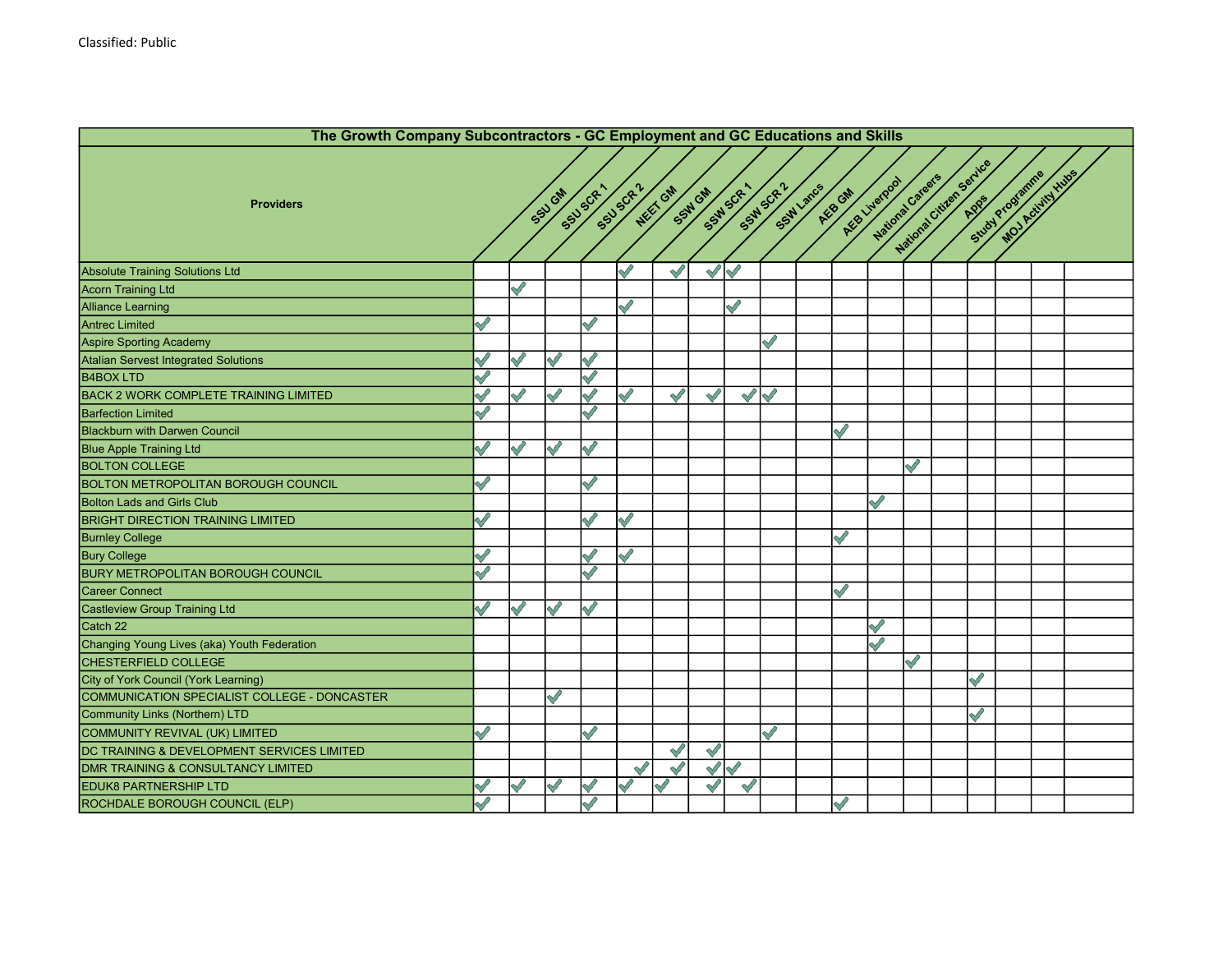| The Football League Trust Ltd                   |               |               |                    |                    |              |               |                      |                    |              |              |              | $\mathscr{S}$ |              |           |  |  |
|-------------------------------------------------|---------------|---------------|--------------------|--------------------|--------------|---------------|----------------------|--------------------|--------------|--------------|--------------|---------------|--------------|-----------|--|--|
| DAVID IRESON (Envisage)                         |               | $\checkmark$  | $\checkmark$       | $\mathscr{S}$      |              | $\mathscr{S}$ | $\sqrt{}$            |                    |              |              |              |               |              |           |  |  |
| <b>Essential Site Skills Ltd</b>                |               | $\checkmark$  | $\checkmark$       |                    |              |               |                      |                    |              |              |              |               |              |           |  |  |
| Everton in the Community                        |               |               |                    |                    |              |               |                      |                    |              |              |              | $\mathscr{O}$ |              |           |  |  |
| FITCH LEARNING LIMITED                          |               |               |                    |                    |              |               |                      |                    |              |              |              |               | ✓            |           |  |  |
| Focusing First on People Limited                |               |               |                    |                    | $\checkmark$ |               |                      |                    |              |              |              |               |              |           |  |  |
| Genesis Alpha Ltd                               | $\checkmark$  |               |                    | $\checkmark$       |              |               |                      |                    |              |              |              |               |              |           |  |  |
| <b>GET SET ACADEMY LTD</b>                      |               |               |                    |                    | $\checkmark$ |               |                      | $\bigvee$          |              |              |              |               |              |           |  |  |
| GLOBAL MAKE-UP, HAIR & PRODUCTIONS ACADEMY LTD  |               |               |                    | $\checkmark$       |              |               |                      |                    |              |              |              |               |              |           |  |  |
| <b>Greater Manchester Youth Network Ltd</b>     |               |               |                    |                    |              |               |                      |                    |              |              |              | $\mathscr{S}$ |              |           |  |  |
| Go Train Limited                                |               |               |                    |                    |              |               |                      |                    |              |              |              |               |              |           |  |  |
| <b>Groundwork Cheshire Lancs and Merseyside</b> |               |               |                    |                    |              |               |                      |                    | $\checkmark$ |              |              | $\checkmark$  |              |           |  |  |
| <b>GROUNDWORK GREATER MANCHESTER</b>            |               |               |                    |                    |              |               |                      |                    |              |              |              |               |              | $\sqrt{}$ |  |  |
| <b>Highbury College Portsmouth</b>              |               |               |                    |                    |              |               |                      |                    |              |              |              |               |              |           |  |  |
| <b>HIT TRAINING LTD</b>                         |               |               |                    |                    | $\checkmark$ | $\mathscr{S}$ | $\bigvee$            | $\bigtriangledown$ |              |              |              |               |              |           |  |  |
| <b>Holt Green Training Ltd</b>                  |               |               |                    |                    |              |               |                      |                    | $\checkmark$ |              |              |               |              |           |  |  |
| <b>HOPWOOD HALL COLLEGE</b>                     |               |               |                    |                    |              |               |                      |                    |              |              |              |               | $\sqrt{2}$   |           |  |  |
| INDEPENDENT TRAINING SERVICES LIMITED           |               | S             | $\bigvee$          |                    |              |               | $\checkmark$         |                    |              |              |              |               |              |           |  |  |
| Inspira Cumbria Limited                         |               |               |                    |                    |              |               |                      |                    |              |              | $\checkmark$ | $\mathscr Q$  |              |           |  |  |
| Instep Uk Ltd                                   |               | $\sqrt{2}$    | $\bigtriangledown$ | $\bigtriangledown$ |              |               |                      |                    |              |              |              |               |              |           |  |  |
| <b>INTEGRATED TRAINING SOLUTIONS LIMITED</b>    |               |               |                    |                    | $\checkmark$ | Í             | $\sqrt{}$            | $\mathscr{S}$      |              |              |              |               |              |           |  |  |
| <b>Lancashire Cricket Foundation</b>            |               |               |                    |                    |              |               |                      |                    |              |              |              | $\sqrt{2}$    |              |           |  |  |
| LEARNING CURVE GROUP LIMITED                    | $\checkmark$  | $\bigvee$     | $\bigvee$          | $\bigtriangledown$ |              |               |                      |                    |              |              |              |               |              |           |  |  |
| <b>Leeds City Council</b>                       |               |               |                    |                    |              |               |                      |                    |              |              |              |               |              |           |  |  |
| <b>Leeds MIND</b>                               |               |               |                    |                    |              |               |                      |                    |              |              |              |               |              |           |  |  |
| <b>Life Skills Centres Ltd</b>                  | $\mathscr{S}$ | $\sqrt{}$     | $\sqrt{}$          | $\sqrt{}$          |              |               |                      |                    |              |              |              |               |              |           |  |  |
| LOGISTICA TRAINING LIMITED                      |               |               |                    |                    | Š            | $\mathscr{S}$ | $\sqrt{}$            | $\langle$          |              |              |              |               |              |           |  |  |
| LTE Group trading as The Manchester College     |               |               |                    | $\mathscr{S}$      |              |               |                      |                    |              |              |              |               |              |           |  |  |
| <b>MACCLESFIELD COLLEGE</b>                     |               |               |                    |                    |              |               |                      |                    |              |              |              |               |              |           |  |  |
| <b>MANCHESTER DIGITAL LIMITED</b>               |               |               |                    |                    |              |               |                      |                    |              |              |              |               | S            |           |  |  |
| <b>MANCHESTER FIRST LIMITED</b>                 |               |               |                    |                    | $\bigvee$    |               |                      |                    |              |              |              |               |              |           |  |  |
| Manchester Young Lives Ltd                      |               |               |                    | $\checkmark$       |              |               |                      |                    |              |              |              |               |              |           |  |  |
| <b>MANTRA LEARNING LIMITED</b>                  | $\checkmark$  |               |                    | $\bigvee$          | $\bigvee$    |               |                      |                    |              | $\checkmark$ |              |               |              |           |  |  |
| <b>MEADOWHALL TRAINING LIMITED</b>              |               |               |                    |                    |              | $\mathscr{S}$ | $\bigvee$            |                    |              |              |              |               |              |           |  |  |
| <b>Momentum Recruitment</b>                     |               |               | $\bigtriangledown$ | $\Diamond$         | $\bigvee$    | $\sqrt{}$     | $\blacktriangleleft$ |                    |              |              |              |               |              |           |  |  |
| NEW GENERATION TRAINING & CONSULTANCY LTD       |               | $\mathscr{S}$ | $\mathscr{S}$      | $\mathscr{S}$      |              |               |                      |                    |              |              |              |               |              |           |  |  |
| NEWCASTLE AND STAFFORD COLLEGE GROUP            |               |               |                    |                    |              |               |                      |                    |              |              |              |               | $\checkmark$ |           |  |  |
| NORTH LANCS. TRAINING GROUP LIMITED (THE)       | $\sqrt{}$     |               |                    | $\mathscr{S}$      |              |               |                      | $\checkmark$       |              |              |              |               |              |           |  |  |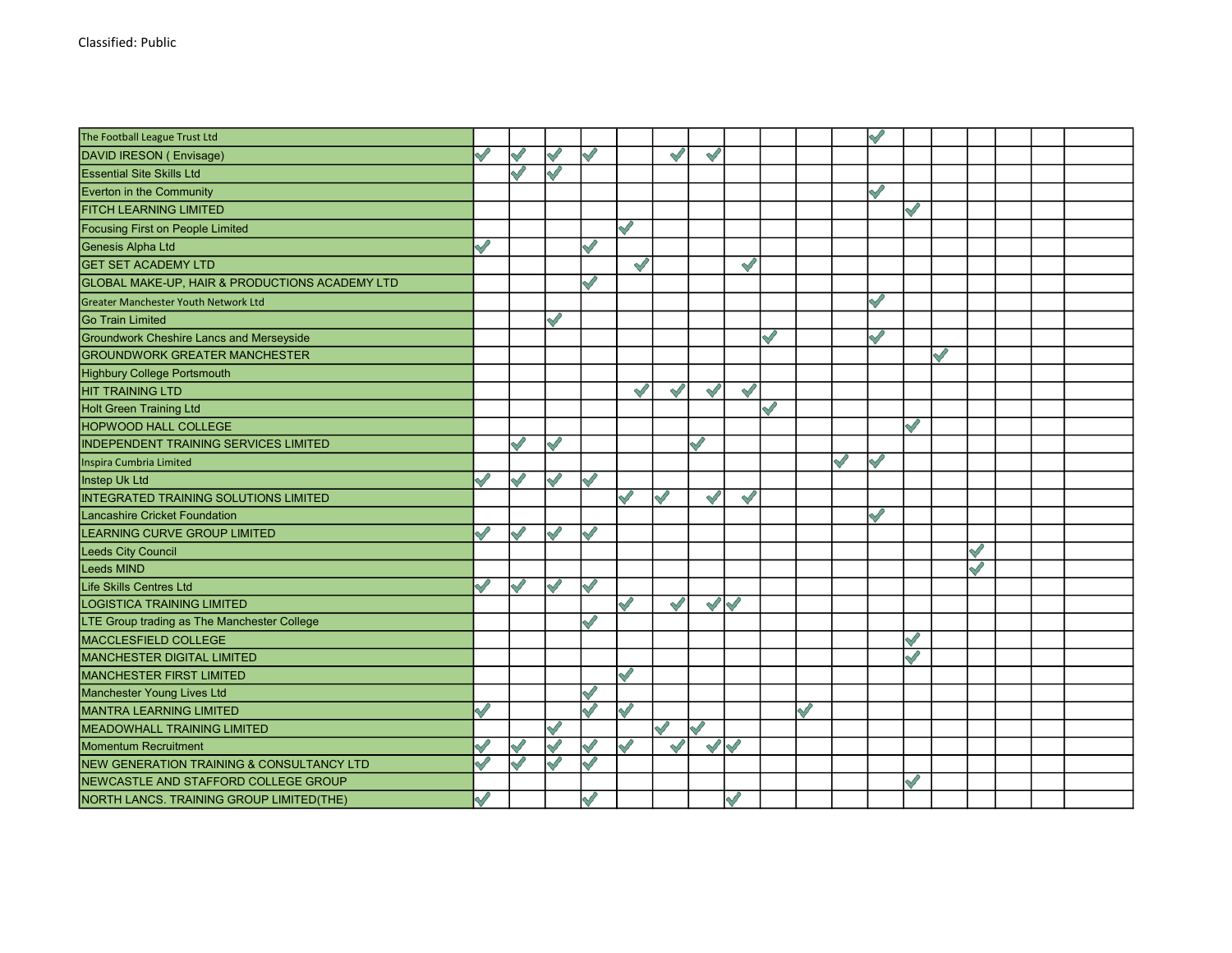| NORTH WEST SKILLS ACADEMY LIMITED                                   |               |               |               |                    |                    |               |               | $\checkmark$       |              |              |               |               |               |           |                    |  |  |
|---------------------------------------------------------------------|---------------|---------------|---------------|--------------------|--------------------|---------------|---------------|--------------------|--------------|--------------|---------------|---------------|---------------|-----------|--------------------|--|--|
| <b>NORTH WEST TRAINING COUNCIL</b>                                  |               |               |               |                    |                    |               |               |                    |              |              |               |               |               |           |                    |  |  |
| NORTHWEST EDUCATION AND TRAINING LIMITED                            |               |               |               | $\checkmark$       |                    |               |               |                    |              |              |               |               |               |           |                    |  |  |
| <b>OLDHAM METROPOLITAN BOROUGH COUNCIL</b>                          |               |               |               |                    |                    |               |               |                    |              |              | Ý             |               |               |           |                    |  |  |
| OLDHAM ENGINEERING GROUP TRAINING ASSOCIATION LIMITED               |               |               |               |                    |                    |               |               |                    |              |              |               |               | $\sqrt{}$     | $\sqrt{}$ |                    |  |  |
| <b>ONE MANCHESTER LTD</b>                                           | Š             |               |               |                    |                    |               |               |                    |              |              |               |               |               |           |                    |  |  |
| THE PENNINE ACUTE HOSPITALS NATIONAL HEALTH SERVICE TRUST           |               |               |               | $\bigvee$          |                    |               |               |                    |              |              |               |               |               |           |                    |  |  |
| Phoenix Training Services (Midlands) Ltd                            |               | $\mathscr{O}$ | $\checkmark$  | $\bigvee$          |                    |               |               |                    |              |              |               |               |               |           |                    |  |  |
| PLATO TRAINING (UK) LTD                                             |               |               |               | $\bigtriangledown$ |                    |               |               |                    | $\checkmark$ | $\checkmark$ |               |               |               |           |                    |  |  |
| PRACTICAL REFRIGERATION TRAINING CENTRE LIMITED                     |               |               |               |                    |                    |               |               |                    |              |              |               |               | $\sqrt{}$     |           |                    |  |  |
| <b>Rhino Training Limited</b>                                       |               |               |               |                    | $\mathscr{S}$      | $\mathscr{S}$ | $\mathcal{N}$ |                    |              |              |               |               |               |           |                    |  |  |
| <b>RIVERSIDE COLLEGE</b>                                            |               |               |               |                    |                    |               |               |                    |              |              |               |               | $\checkmark$  |           |                    |  |  |
| ROCHDALE TRAINING ASSOCIATION LIMITED                               | $\mathscr{S}$ |               |               | Í                  | $\bigtriangledown$ |               |               |                    |              |              |               |               |               |           |                    |  |  |
| <b>SALFORD CITY COLLEGE</b>                                         |               |               |               |                    |                    |               |               |                    |              |              |               |               | $\sqrt{2}$    |           |                    |  |  |
| THE SALFORD DIOCESAN TRUST                                          | $\checkmark$  |               |               | $\checkmark$       | $\checkmark$       |               |               |                    | $\checkmark$ |              |               |               |               |           |                    |  |  |
| <b>Salford Foundation Ltd</b>                                       |               |               |               |                    |                    |               |               |                    |              |              |               | $\mathscr{S}$ |               |           |                    |  |  |
| <b>SB Skills Solutions Ltd</b>                                      |               |               |               |                    | $\bigtriangledown$ |               | $\sqrt{}$     | $\bigtriangledown$ |              |              |               |               |               |           |                    |  |  |
| SALMA KAROLIA t/a SBA Nationwide                                    | $\checkmark$  | $\sqrt{}$     | $\checkmark$  | $\bigtriangledown$ |                    |               |               |                    |              |              |               |               |               |           |                    |  |  |
| Sheffield city council                                              |               |               |               |                    |                    |               | $\sqrt{}$     |                    |              |              |               |               |               |           |                    |  |  |
| Shelter, The National Campaign for Homeless People Limited          |               |               |               |                    |                    |               |               |                    |              |              |               |               |               |           | $\bigtriangledown$ |  |  |
| SIMIAN RISK MANAGEMENT LIMITED                                      |               |               |               |                    |                    |               |               |                    |              |              |               |               | $\checkmark$  |           |                    |  |  |
| <b>Skills College UK</b>                                            |               |               |               |                    |                    |               |               |                    | $\checkmark$ | $\sqrt{}$    |               |               |               |           |                    |  |  |
| Skills Recruitment Ltd t/a Skills Construction Centre               | $\mathscr{S}$ |               |               | S                  |                    |               |               |                    |              |              |               |               |               |           |                    |  |  |
| <b>Solvo Vir Ltd</b>                                                |               |               |               |                    | $\checkmark$       |               |               | $\mathscr{O}$      |              |              |               |               |               |           |                    |  |  |
| SOUTH ESSEX COLLEGE OF FURTHER AND HIGHER EDUCATION                 |               |               |               |                    |                    |               |               |                    |              |              |               |               | $\bigvee$     |           |                    |  |  |
| <b>St Helens Chamber</b>                                            |               |               |               |                    |                    |               |               |                    |              |              | $\mathscr{S}$ |               |               |           |                    |  |  |
| <b>St Helens College</b>                                            |               |               |               |                    |                    |               |               |                    |              |              |               |               |               |           |                    |  |  |
| STOCKPORT ENGINEERING TRAINING ASSOCIATION LIMITED (THE)            |               |               |               |                    |                    |               |               |                    |              |              |               |               |               | $\sqrt{}$ |                    |  |  |
| <b>SWARTHMORE EDUCATION CENTRE</b>                                  |               |               |               |                    |                    |               |               |                    |              |              |               |               |               |           |                    |  |  |
| <b>TAMESIDE COLLEGE</b>                                             |               |               |               |                    |                    |               |               |                    |              |              |               |               | $\sqrt{}$     |           |                    |  |  |
| THE CONSTRUCTION SKILLS PEOPLE LTD                                  |               | $\mathscr{O}$ | $\mathcal{N}$ |                    | $\checkmark$       | Š             | $\sim$        | $\sqrt{}$          |              | $\checkmark$ |               |               |               |           |                    |  |  |
| The Oldham College                                                  |               |               |               |                    |                    |               |               |                    |              |              |               |               |               |           |                    |  |  |
| The Portland Training Company Limited                               |               |               |               | $\sqrt{}$          |                    |               |               |                    |              |              |               |               |               |           |                    |  |  |
| THE TRAFFORD COLLEGE GROUP                                          |               |               |               |                    |                    |               |               |                    |              |              |               |               | ✓             |           |                    |  |  |
| The White Rose School of Beauty and Complementary Therapies Limited |               | $\mathscr{O}$ | $\checkmark$  | $\mathscr{S}$      |                    |               |               |                    |              |              |               |               |               |           |                    |  |  |
| THE THEATRE IN PRISONS AND PROBATION CENTRE                         |               |               |               |                    |                    |               |               |                    |              |              |               |               |               |           | $\mathscr{S}$      |  |  |
| TOTAL EXCELLENCE CENTRE LIMITED                                     |               |               |               |                    | $\checkmark$       |               |               | $\checkmark$       |              |              |               |               |               |           |                    |  |  |
| TOTAL PEOPLE LIMITED                                                |               |               |               |                    |                    |               |               | $\mathscr{O}$      |              |              |               |               | $\mathscr{S}$ |           |                    |  |  |